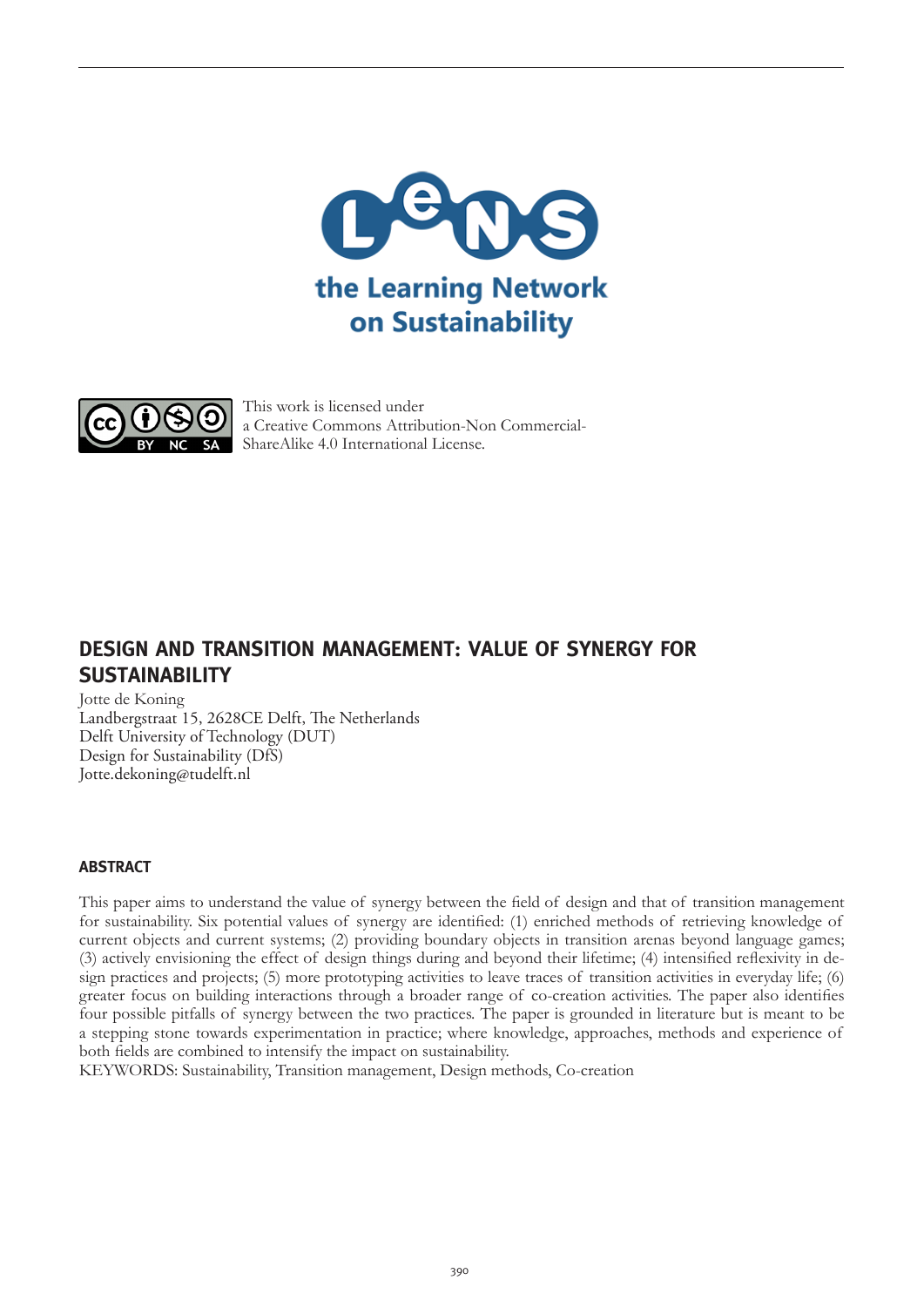#### **1. INTRODUCTION**

We are at a moment in time that design for sustainability and transition management, coming from different academic and practice backgrounds, have gone through similar stages of development and arrived at the mutual interest of sustainability and transitioning towards that goal. Design for sustainability and transition management both deal with complexity and sustainability in research and practice, they are concerned with changes in society and the factors that shape our future. The challenge of systemic change is recognized and tackled in both fields. However, the practices and approaches of the two fields differ due to their specific roots and historical backgrounds. Transition management is a governance approach developed in the field of transition studies. Recently, institutional structures are being developed for transition studies and this institutionalization of the field signals a new phase for the transition community (Markard, Raven & Truffer, 2012). This is believed to create opportunities for more intense collaboration and contributing to the legitimization of the field. This paper gives an idea of how to extend the invitation for collaboration to the field of design. Within the field of design, different movements are emerging and maturing that place sustainability central to their processes, often gathered under the general term design for sustainability. For a comprehensive overview of the evolution of the different approaches of design for sustainability see Ceschin and Gaziulusoy (2016). The field of design for sustainability is rooted in both design engineering and the applied arts while transition management has its origin in complex systems theory and evolutionary theory (Sengers, Wieczorek & Raven, 2016). In these roots one can already identify a fundamental difference. Where design is often cornered as well as praised for being solution oriented, transition management is understood as using goals while not aiming to control the future (Kemp, Loorbach & Rotmans, 2007, p.87).

The goal of this paper is to recognise the overlap and differences between the two fields and identify possible values of synergy in practice. Hereby adding to the young and emerging field of transition design (Irwin, Kossoff, Tonkwise & Scupelli, 2015) that also recognises the potential combined value of both fields. In this field the ideas of transitions (not transition management specifically) and design (not only design for sustainability) are coming together but are not necessarily combined in their practices. Some efforts have been made to identify roles of designers in sustainability transitions (Gaziulusoy & Ryan, 2017). But, it is found that the in literature envisioned coordinating and strategic role of designers is not always realised in practice (Sumter, Bakker and Balkenende, 2017). Therefore, this paper aims to understand how to combine both practices to maximise the combined value towards sustainability, rather than re-inventing a new practice all together. The aim is to enrich both fields with the presented insights, to ultimately inspire and support all of those working on sustainability transitions. The paper is based on literature but is meant to be a stepping stone towards experimentation in practice where knowledge, methods and experience of both fields are combined.

Up next, a short overview of both fields, their main challenges and their practices. The discussion section of this paper then presents six potential values and four pitfalls of potential synergy. Last, in the conclusions, some initial recommendations are given of how to establish this synergy in practice. The paper is by far from complete in its understanding of the differences and overlap nor does it try to be. It is set up to provide enough background to understand the possible value of synergy.

#### **2. DESIGN FOR SUSTAINABILITY**

In the works of frontrunners in the field of design today, ideas of both design for sustainability and design thinking are coming together. With these future forward thinkers, it is hard to distinguish between design and design for sustainability because they are implicitly or explicitly assumed inseparable. These include the emerging fields of transition design and systemic design (Ryan, 2014; Jones & Kijima, 2018) as well as the frontrunners in the field of participatory design (Bjögvinsson, Hillgren & Ehn, 2012) or DesignX (Norman & Stappers, 2015). In all these, complexity is embraced instead of dealt with, the focus is on societal challenges and the aim is to create societal impact through systemic change (Mulder & Loorbach, 2018). Designers are then the ones who shape systems or infrastructures for others to design their own (sustainable) futures, referred to as design after design (Redstrom, 2008), framing (Dorst, 2011), emerging design (Manzini, 2016), infrastructruring or staging (Bjogvinsson et al., 2012). This means that design faces the challenge of being continuous while anticipating or envisioning potential design that takes place during use. This means indeterminacy and incompleteness have to be deliberately designed into the infrastructure, leaving space free for unanticipated events yet to be (Bjogvinsson et al., 2012). Next to that, human needs and desires are no longer the central focus point of design but systems are, also referred to as socio-material assemblies. Systemic design is a developing field that addresses both challenges of infrastructuring and designing for systems. Still, a large part of the design community has not yet moved from designing objects to designing socio-material assemblies and regards the design process as closed-ended with a fixed solution at the end. This topdown perspective "hinders adaptation to changing conditions, the hierarchical structure adverts "legitimate" participation, and the specifications become inflexible" (Bjögvinnson et al., 2012, p.104).

Today, designers work in very diverse fields, they apply their methods and ways of thinking to a wider variety of subjects and blend and complement their knowledge with that from other fields. Design methods are catered to collaborative and multidisciplinary ways of working because the process includes various people at different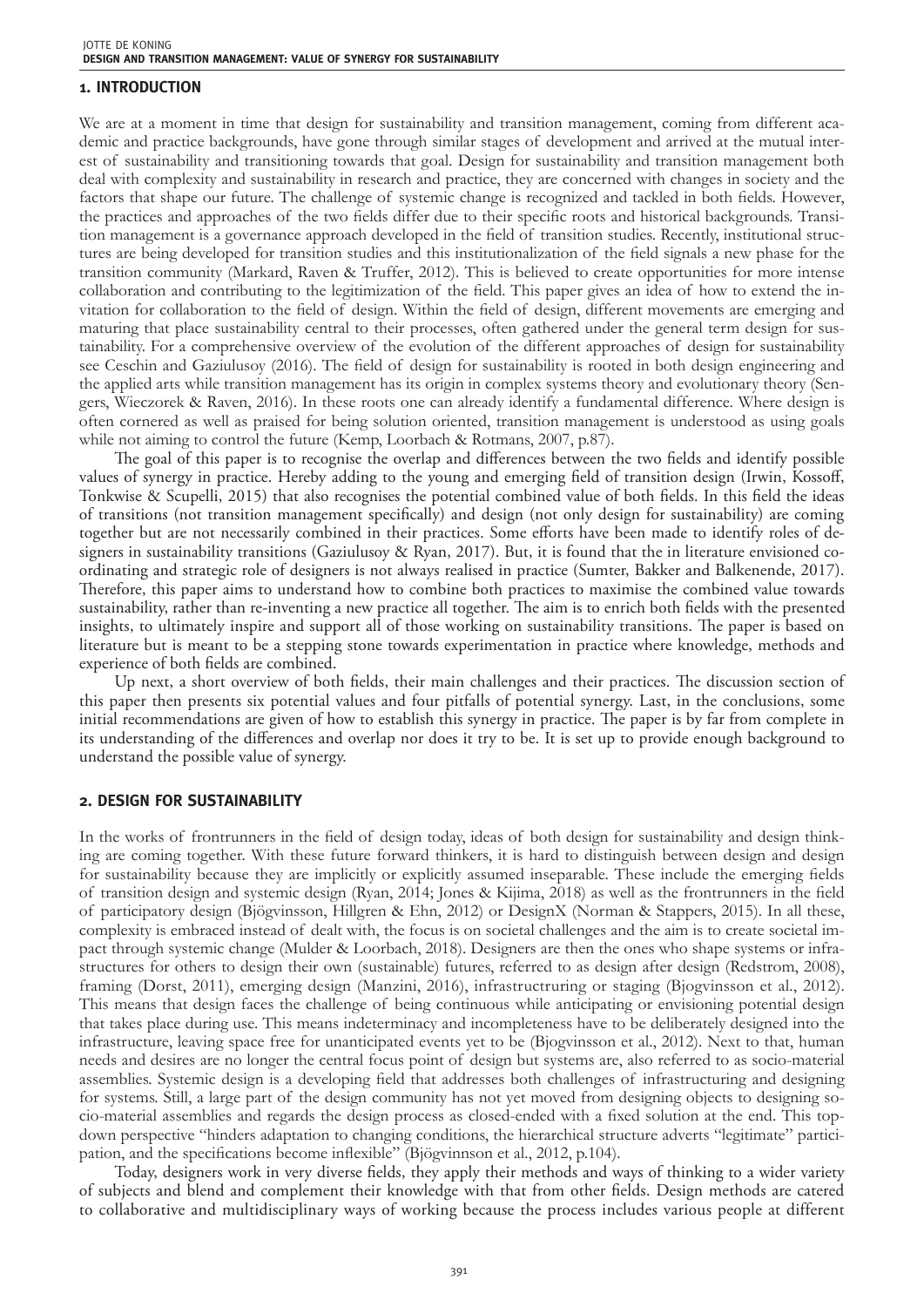moments in time, in participation and co-creation. This makes the design practice rather diverse. Still, it is mostly diffused through design education, by experiencing the process and acting out the role of designer in small projects (Cross, 1982, p.222). The design process consists of different diverging and converging steps, that traditionally have names like "analysis," "design," "construction" and "implementation" (Bjögvinsson et al., 20012). The latter making it an interventionist and transformative discipline (Dalsgaard, 2014). During these steps, different possible frames or solutions are modelled, constructed and experimented with, often from human-centred perspective. The process is often steered by problem-solving, while dealing with ambiguity and uncertainty (Shah & Millsap, 2012; Lewis & Bonollo, 2002). It is a co-evolution or a gradual process of the ill-structured problem and design solution, regarded as pattern synthesis, rather than pattern recognition (Dorst & Cross, 2001). The solution is not simply lying there among the data; it has to be actively constructed by the designer's own efforts (Cross, 1982, p.224). This makes that a design process is also characterised by the designer and its attitude or mindset, next to the more traditional design skills, such as visualizing, sketching and reading and writing in 'object languages' (Cross, 1982).

## **3. TRANSITION MANAGEMENT**

Transition management (introduced by Rotmans, Kemp and Van Asselt (2001) and further developed by Loorbach (2007)) is a governance approach to sustainable development and recognized as one of the key frameworks in the field of transition studies. It is based on notions of complex systems theory, such as variation and selection, emergence, coevolution, and self-organization (Rotmans & Loorbach, 2009). It deals with persistent problems, the superlative form of what Rittel and Webber (1973, p.160) refer to as "wicked problems". Persistent problems are related to system failures in our societal systems and that, contrary to market failures, cannot be corrected by the market or current policies (Rotmans & Loorbach, 2009). The aim of transition management is to create space for short-term innovation and develop long-term sustainability visions linked to desired societal transitions (Loorbach, 2010). In the context of complexity theory, this means influencing the process of change of a complex, adaptive system from one state to another. In the process new products, services, business models, and organizations emerge, partly complementing and partly substituting existing ones (Markard et al., 2012, p.956). Managing such a transition process means using disequilibria rather than equilibria (Rotmans & Loorbach, 2009, p188). It is understood as guided by a paradox derived from complexity theory: radical change in incremental steps. The idea is that structural change is needed to obliterate the existing deep structure of a system (in the field referred to as the incumbent regime) and ultimately break it down. Not disrupting the system, to avoid a backlash because of its resilience, but allowing the system to adjust and build towards new structures that fit the new configuration (Rotmans & Loorbach, 2009, p.189). The difference with previous work on niche experiments is that transition management is not limited to technological change or environmental sustainability (Van den Bosch, 2010). However, the challenges are similar. Experiments are often isolated events that slowly become forgotten without any effects on current structures (Hoogma et al., 2002). When there are low levels of government support some states might get lost in a labyrinth of experimental paths (Sengers et al., 2016, p.9). Also, the question is raised whether experimentation naturally occurring in our modern society can be modulated, let alone steered, in a sustainable direction (Schot & Rip, 1997). Last, some say that in the practice of transition management too little attention is given to change associated with everyday life, and that it lacks the conceptual resources to do so (Shove & Walker 2007).

The practice of transition management explores alternative social trajectories in an adaptive and anticipatory manner (Kemp, Loorbach & Rotmans, 2007). The first step in such a process is an integrated system analysis and selecting actors. This makes that it has a rather steered and defined starting point but the intention is to be co-creative in the accomplishment. It consists of four different clusters of activities: strategic, tactical, operational and reflexive. These activities can be considered the practices of transition management. They are acted out by transition scholars together with the frontrunners of specific systems. *Strategic activities* take place in a transition arena. Arenas are temporary constructs where frontrunners are brought together around a certain transition topic. The inclusion of frontrunners is deliberate. It is believed that to generate emergent structures certain competencies are needed, such as a creative mind, strategic qualities and visionary capacity as well as not depending on the structures, cultures and practices of the current system (Rotmans and Loorbach, 2009, p.189). People can be part of different arenas, also at the same time. A sustainability vision is developed and pathways derived. Generic principles are translated into specific concrete settings and captured in transition images and a transition agenda. *Tactical activities* are about finding new attractors for the system as well as creating coalitions and new networks around the transition agenda. The goal is to guide niche development and stimulate the formation of niche regimes. *Operational activities* mostly consist of transition experiments, set out to create diversity. These specific type of innovation projects are inclusive, practice-based and challenge-led. The aim is to pro-actively explore new ways to meet societal needs and promote system innovation through social learning under conditions of uncertainty and ambiguity (Sengers et al., 2016, p.9). *Reflexive activities* of monitoring and evaluation are needed to develop an adaptive strategy while the system is changing, anticipating on future trends and development. Hereby complying to sustainable development as redirecting development and not as an identifiable end-state (Kemp et al., 2007).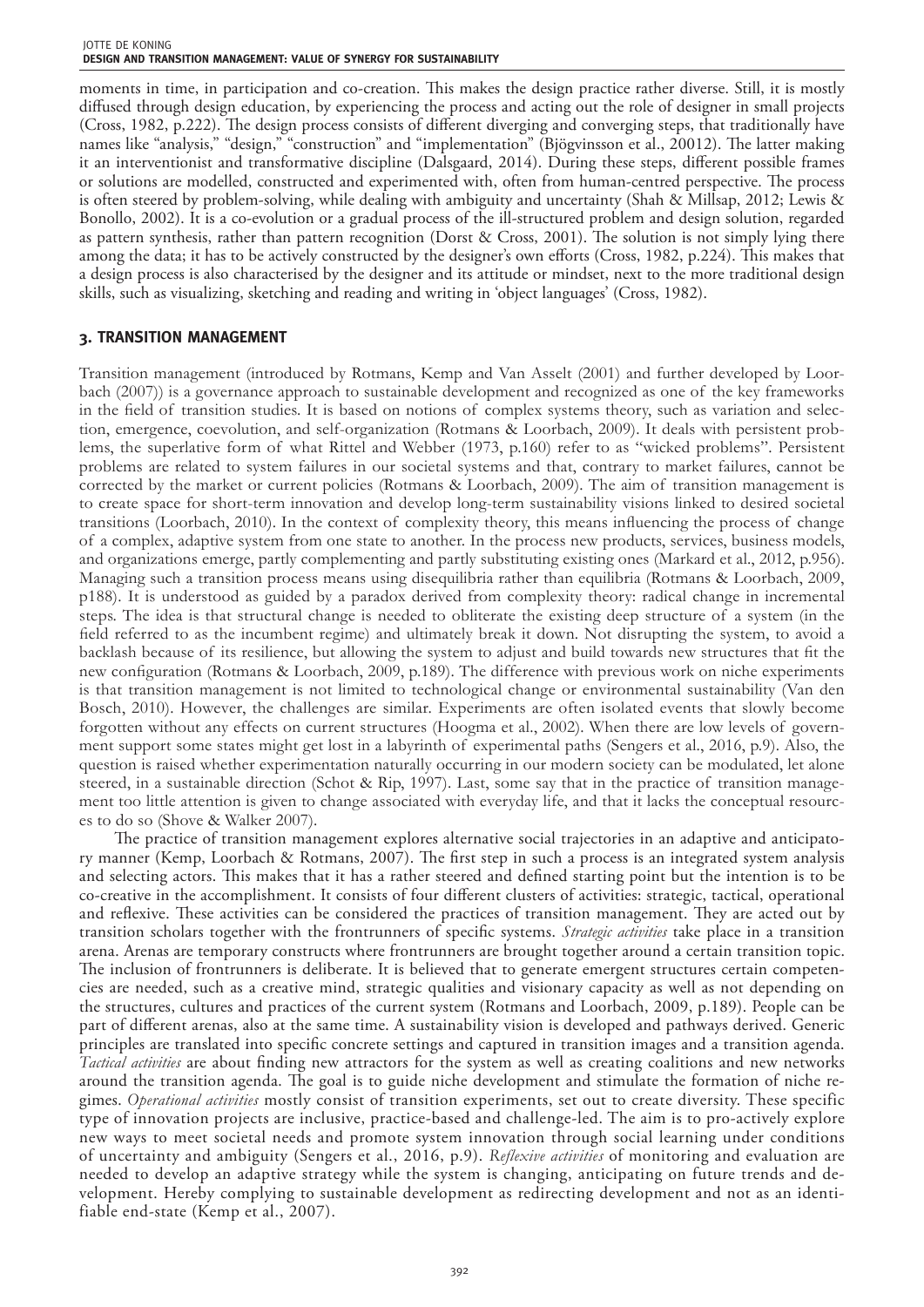# **4. DISCUSSION: THE VALUE OF SYNERGY FOR SUSTAINABILITY**

The background, challenges and practices of both design for sustainability and transition management were discussed. Six potential values of synergy are identified.

#### **4.1 Enriched methods of retrieving knowledge of current objects and current systems.**

Design has its own distinct 'things to know, ways of knowing them, and ways of finding out about them' (Cross, 1982). Through different design methods, such as contextual inquiry or context mapping (Sleeswijk-Visser et al., 2005), designers can add knowledge of current objects, of current systems to transition arenas.

#### **4.2 Providing boundary objects in transition arenas beyond language games**

Transition arenas rely heavily on words and discussions but also aim to produce images of futures, something designers are equipped to do. Designers can also bring it beyond images, towards an evolving boundary object, such as a mock-up, prototype, or design game. These could bind the different language games, often entangled with different perspectives, together and allow for transference and commonality while acknowledging that different stakeholders might at the same time hold very different views (Bjögvinsson et al., 2012).

## **4.3 Actively envisioning the effect of design things during and beyond their lifetime**

Connecting design to practices of transition management would allow for more heavily embedded practices of envisioning the future and anticipation of future trends and development. Transition management principles can help designers to think about and really be part of a transition as well as realizing the power they have of shaping the future (so also the potentially negative power they might have if they use their power wrong). Hereby possibly adverting the danger of "optimizing the "wrong" systems by not fundamentally questioning the need for certain industrial production or the levels of consumption associated with these systems" (McDonough & Braungart, 2002).

## **4.4 Intensified reflexivity in design practices and projects**

Embedding transition management activities of monitoring and evaluation in design processes can help designers reflect on their practices, their experiences and ways of working during their main way of learning: experiencing the process. This reflexivity could stimulate the maturation of the transition design practice and formulating as well as understanding the new role of the designer.

## **4.5 More prototyping activities to leave traces of transition activities in everyday life**

Professional designers can be understood as leaving traces, obstacles, objects, and potentially public things for users to "enact" in their everyday activities (Bjögvinsson et al., p.107). Following this understanding, design could add value to transition strategies, not only through the apparent value in operational activities during experimentation but also in strategic and tactical activities; leaving traces for people, beyond frontrunners, to enact in their everyday activities.

#### **4.6 Greater focus on building interactions through a broader range of co-creation activities.**

Both in design and transition management there is emphasis on co-creation and participation, the two fields could learn from the diverse methods and experiences of the other. In participatory design, the focus is traditionally on envisioning use before use but moving towards design after design where other people will have to act. In this, there is much to learn from the tactical activities of transition management where the focus is on creating interactions and coalitions.

#### **4.7 Possible pitfalls of synergy between design and transition management**

Besides the promising values, there are pitfalls not to be overlooked. First, the role of design could be dumbed down. Designers can be treated as the visualizers of visions of transition managers and not involved in the higher-level abstract thinking. Similarly, design could be only used for generating new ideas in the experimentation phase (the most obvious role for design) and not throughout the whole process. This will not result in cross over learning: designers will not learn from practices of creating a long-term future vision and interactions for it, nor will transition managers benefit learning from boundary objects and leaving traces in connecting to every-day life. On the other hand, the synergy could result in transition management being overly focused on every-day life and operational activities. This would make it too concrete, losing some of the ideology of the long-term future visions. Also, when there is a greater focus on experimentation, transition management could be criticized too much on the execution part, because too much is being expected from the experimentation in the preceding transition arena. Disappointment of the level of experimentation or implementation reached in a later phase might then spur disbelief in the transition path all together.

# **5. CONCLUSIONS**

In short, the potential value of combining the practices of design and transition management is promising, but joint practices need yet to be established and experimented with. The emerging field of transition design also sprung from seeing this potential. To be able to fully understand the joint value, collaborative projects need to be set-up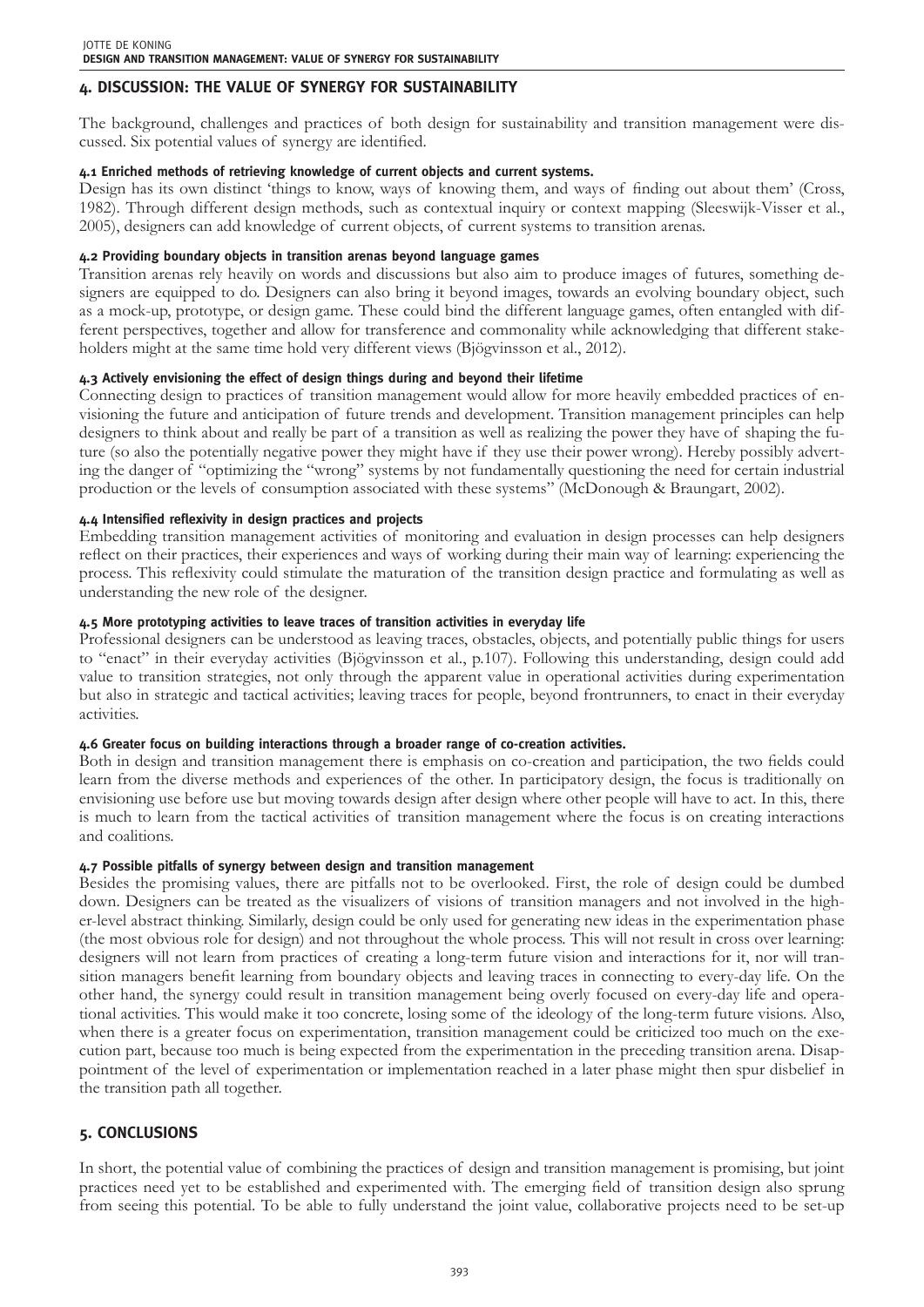to experiment with different combinations of methods; the processes and outcomes of joint and separate projects need thorough evaluation; and, more cross overs need to be established between education programs as well as joint programs developed. Last, the developments in transition design and other movements of design for sustainability are carving out a sort of meta-field, requiting meta-skills and meta-thinking, as in overarching. A question that needs to be addressed is whether this shift is not attributing too much power (and responsibility) to designers and the field of design. It could lead to a framing of designers as almost impossible omnipotent human beings, that no other can match. This is rather daring. Other fields have equally valuable contributions to make to sustainability, such as transition management; claiming rather similar qualities, addressing similar issues and in some ways using similar methods as design for sustainability. Therefore, this paper is both a reminder of humility for designers as well as advocating the use of design for sustainability transitions.

## **BIBLIOGRAPHY**

- 1. Bjögvinsson, E., Hillgren, P., & Ehn, P. (2012). Design things and design thinking: Contemporary participatory design challenges. Design Issues, 28(3), 101–116.
- 2. Ceschin, F., & Gaziulusoy, I. (2016). Evolution of design for sustainability: From product design to design for system innovations and transitions. Design Studies, 47, 118–163. DOI:10.1016/j.destud.2016.09.002
- 3. Cross, N. (1982). Designerly ways of knowing. Design Discipline, 3(4), 221–227. DOI:10.1016/0142-694X(82)90040-0
- 4. Dalsgaard, P. (2014). Pragmatism and design thinking. International Journal of Design, 8(1), 143–155.
- 5. Dorst, K. (2011). The core of "design thinking" and its application. Design Studies, 32(6), 521–532. DOI:10.1016/j.destud.2011.07.006
- 6. Dorst, K., & Cross, N. (2001). Creativity in the design process: Co-evolution of problem-solution. Design Studies, 22(5), 425–437. DOI:10.1016/S0142-694X(01)00009-6
- 7. Gaziulusoy, A. I., & Ryan, C. (2017). Roles of design in sustainability transitions projects: A case study of Visions and Pathways 2040 project from Australia. Journal of Cleaner Production, 162. DOI:10.1016/j.jclepro.2017.06.122
- 8. Hoogma, R., Kemp, R., Schot, J., & Truffer, B. (n.d.). Experimenting for Sustainable Transport. Routledge.
- 9. Irwin, T., Kossoff, G., Tonkinwise, C., & Scupelli, P. (2015). Transition Design 2015.
- 10. Jones, P., & Kijima, K. (2018). Systemic Design. (P. Jones & K. Kijima, Eds.). Springer.
- 11. Kemp, R., Loorbach, D., & Rotmans, J. (2007). Transition management as a model for managing processes of co-evolution towards sustainable development. International Journal of Sustainable Development, 14(1), 78–91. DOI:10.1080/13504500709469709
- 12. Lewis, W. P., & Bonollo, E. (2002). An analysis of professional skills in design: Implications for education and research. Design Studies, 23(4), 385–406. DOI:10.1016/S0142-694X(02)00003-0
- 13. Loorbach, D. A. (2010). Transition Management for Sustainable Development: A Prescriptive, Complexity-Based Governance Framework. Governance, An International Journal of Policy, Administration, and Institutions., 23(1), 161–183. DOI:10.1111/j.1468-0491.2009.01471.x
- 14. Loorbach, D. A. (2007). Transition Management: New Mode of Governance for Sustainable Development. PhD thesis. Erasmus University Rotterdam. DOI:10.3141/2013-09
- 15. Manzini, E. (2016). Design Culture and Dialogic Design. Design Issues, 32(1), 52–59. DOI:10.1162/DESI
- 16. Markard, J., Raven, R., & Truffer, B. (2012). Sustainability transitions: An emerging field of research and its prospects. Research Policy, 41(6), 955–967. DOI:10.1016/j.respol.2012.02.013
- 17. McDonough, W., & Braungart, M. (2002). Cradle to Cradle: Remaking the Way We Make Things.
- 18. Mulder, I., & Loorbach, D. (2018). Rethinking Design: A critical perspective to embrace societal challenges. In G. Kossoff, & R. Potts (Eds.), Can Design Catalyse the Great Transition: Papers from the Transition Design Symposium 2016 (pp. 16- 24). Dartington, UK: Carnegie Mellon University.
- 19. Norman, D. A., & Stappers, P. J. (2015). DesignX: Complex Sociotechnical Systems. She Ji, 1(2), 83–106. DOI:10.1016/ j.sheji.2016.01.002
- 20. Redström, J. (2008). RE:Definitions of use. Design Studies, 29(4), 410–423. DOI:10.1016/j.destud.2008.05.001
- 21. Rittel, H. W. J., & Webber, M. M. (1973). Dilemmas in a general theory of planning. Policy Sciences, 4(2), 155–169. DOI:10.1007/BF01405730
- 22. Rotmans, J., Kemp, R., & van Asselt, M. (2001). More evolution than revolution: transition management in public policy. Foresight, 3(1), 15–31. DOI:10.1108/14636680110803003
- 23. Rotmans, J., & Loorbach, D. (2009). Complexity and transition management. Journal of Industrial Ecology, 13(2), 184– 196. DOI:10.1111/j.1530-9290.2009.00116.x
- 24. Ryan, A. J. (2014). A Framework for Systemic Design. FORMakademisk, 7(4), 1–14.
- 25. Schot, J., & Rip, A. (1997). The Past and Future of Constructive Technology Assessment. Technological Forecasting & Social Change, 268(1996), 251–268.
- 26. Sengers, F., Wieczorek, A. J., & Raven, R. (2016). Experimenting for sustainability transitions: A systematic literature review. Technological Forecasting and Social Change. DOI:10.1016/j.techfore.2016.08.031
- 27. Shah, J. J., Millsap, R. E., Woodward, J., & Smith, S. M. (2012). Applied Tests of Design Skills Part 1: Divergent Thinking. Journal of Mechanical Design, 134(7), 071004. DOI:10.1115/1.4024228